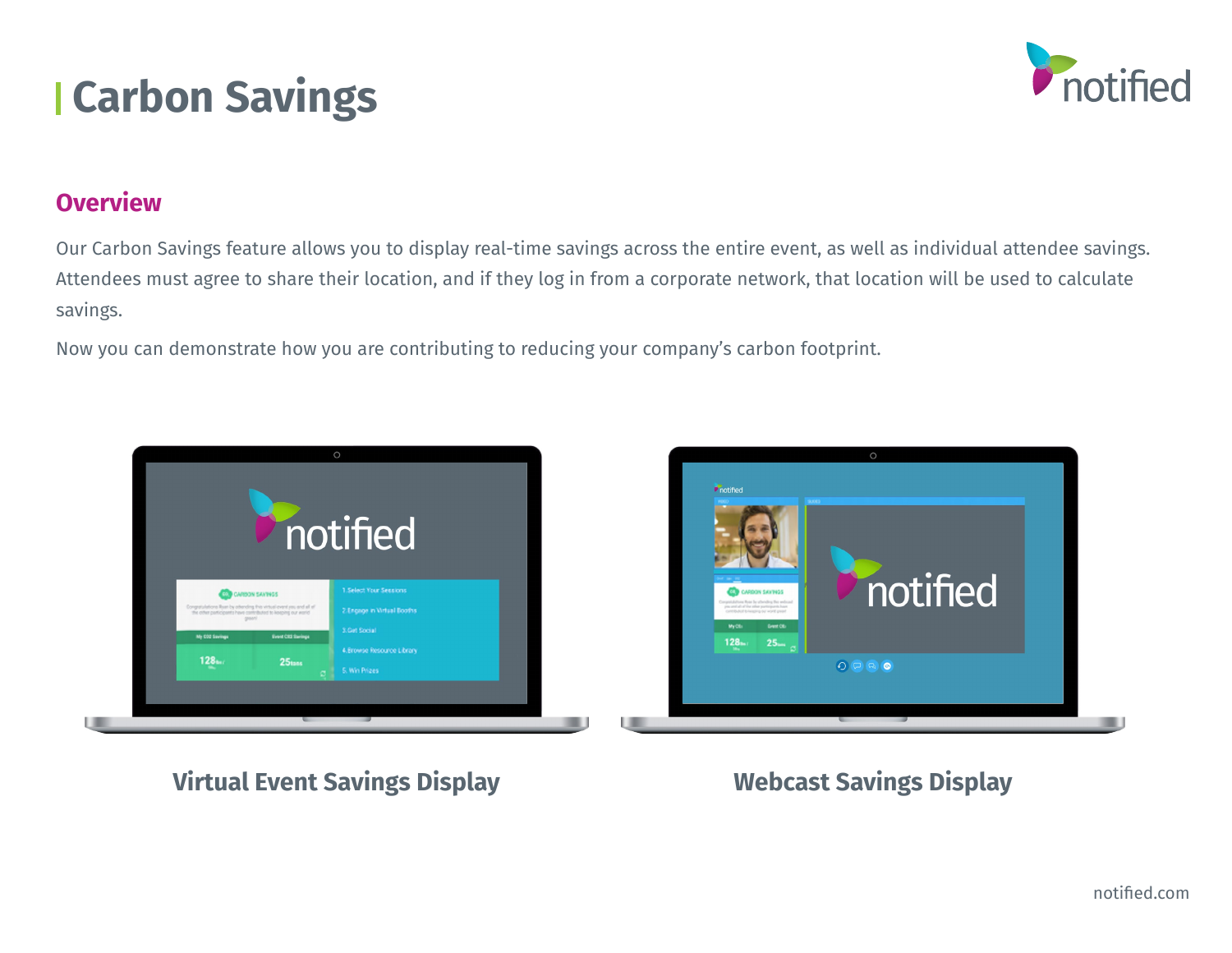# **Carbon Savings**



### **Setup**

The Carbon Savings feature is easy to setup. Simply enter your event's city, state, and country, and hit save.

|                             |                                       | $\circ$              |                                                                                                                                                                      |             |
|-----------------------------|---------------------------------------|----------------------|----------------------------------------------------------------------------------------------------------------------------------------------------------------------|-------------|
| Intrado Studio   Webcasting |                                       |                      | PRESENTER CONSOLE - (?)                                                                                                                                              | $\circledR$ |
| OVERVIEW                    |                                       | <b>CHANGE LAYOUT</b> |                                                                                                                                                                      |             |
| 1 SETTINGS<br>STAFFERS      |                                       |                      |                                                                                                                                                                      |             |
| REGISTRATION<br>LOCIN-      | <b>CARRON SAVINGS</b>                 |                      |                                                                                                                                                                      |             |
| MESSACINO                   | <b>CARBON SAVINGS</b>                 |                      |                                                                                                                                                                      |             |
| subes<br>HANDOUTS           |                                       |                      |                                                                                                                                                                      |             |
| LAYOUT                      |                                       |                      |                                                                                                                                                                      |             |
|                             |                                       |                      | Determine the CO2 savings of an event by calculating the air miles between the<br>attendee's location (Country + State/Prov + City) as captured via Geolocation from |             |
|                             | the browser and the event's location. |                      |                                                                                                                                                                      |             |
|                             |                                       |                      |                                                                                                                                                                      |             |
|                             | <b>Event City</b>                     |                      |                                                                                                                                                                      |             |
|                             | Chicago                               |                      |                                                                                                                                                                      |             |
|                             |                                       |                      |                                                                                                                                                                      |             |
|                             | Event State/Country/Province          |                      |                                                                                                                                                                      |             |
|                             | Illinois                              |                      |                                                                                                                                                                      |             |
|                             |                                       |                      |                                                                                                                                                                      |             |
|                             |                                       |                      |                                                                                                                                                                      |             |
|                             |                                       |                      |                                                                                                                                                                      |             |
|                             |                                       |                      | <b>CANCEL</b>                                                                                                                                                        | <b>SAVE</b> |
|                             |                                       |                      |                                                                                                                                                                      |             |

# **Reporting**

Reports allow you to view all participants who have shared their location as well as those who chose not to.



## **Admin Setup View**  Admin Reporting View